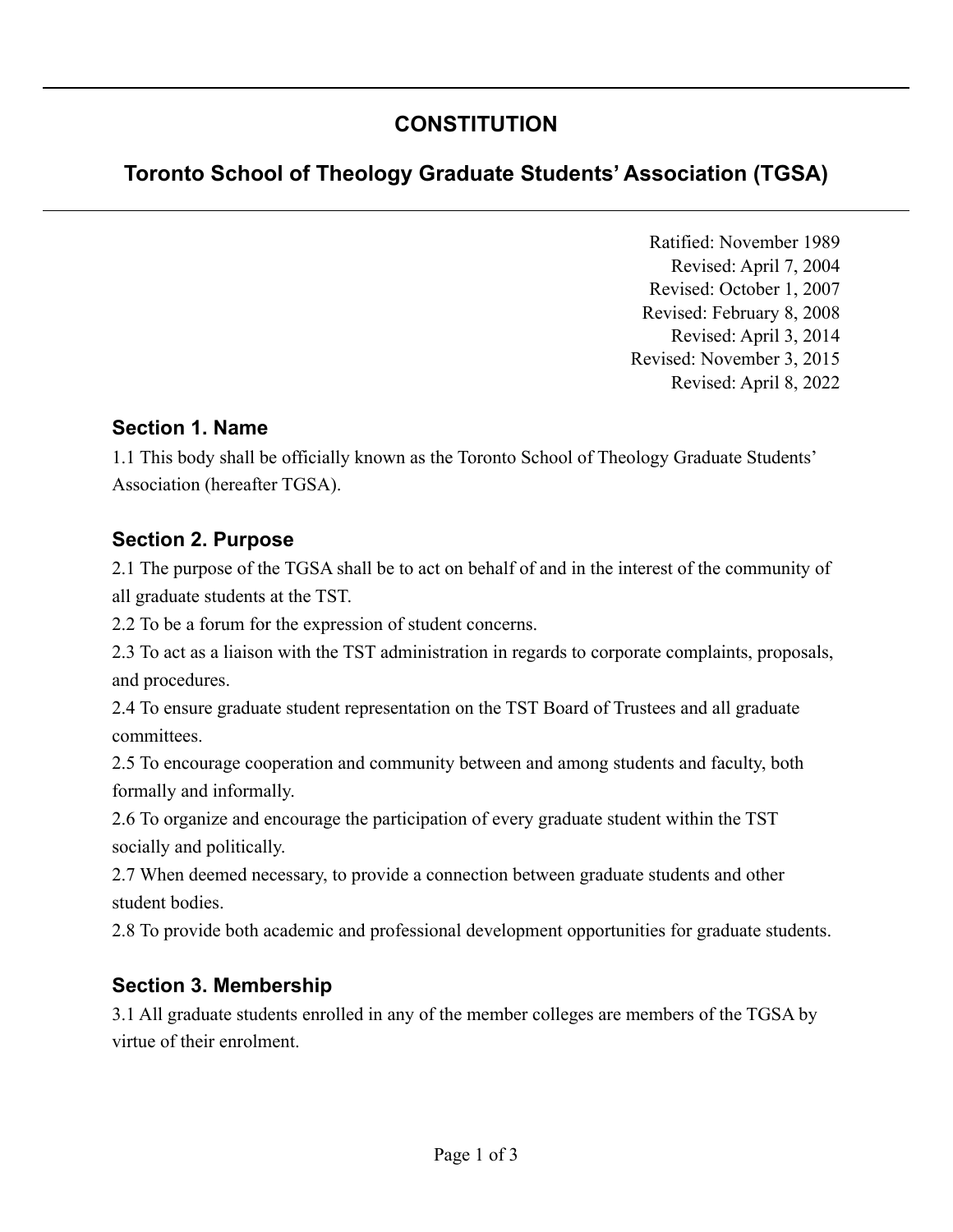3.2 All graduate students are entitled to vote in the election of the TGSA Board of Representatives (hereafter, TGSA Board) as outlined below.

3.3 All graduate students can bring proposals, grievances, and complaints to the attention of the TGSA Board directly or through a representative.

3.4 Graduate student associations of affiliated colleges may become members of the TGSA.

3.4.1 After consultation with the TGSA Board, the respective affiliated college student association must vote on the proposal to join the TGSA.

3.4.2 The TGSA must approve the addition of affiliated student groups by a two-thirds majority of a general TGSA members' vote.

3.5 All TGSA members will be levied an annual fee.

## **Section 4. Board of Representatives**

4.1 The TGSA Board is the governing body of the TGSA.

4.2 The voting members of the TGSA Board are as follows:

4.2.1 Executives elected by and from the TGSA: a President, Treasurer, Vice-President Academic, Vice-President Conferences, Vice-President External and Vice-President Communications.

4.2.2 Program representatives elected by the TGSA, one from each of TST's other programs with graduate students.

4.2.3 College representatives elected by the colleges, one from each TST member college with graduate students.

4.2.4 At the discretion of the TGSA, two at-large representatives may be chosen.

4.3 A Secretary will be appointed by the TGSA Board.

4.4 A student may serve a maximum of two years in any one position.

4.5 The responsibilities and duties of each Board member are defined in the Policies and Procedures.

4.6 Executive positions that are left or become vacant between elections must be filled by appointment of Board members, with the condition that no member may hold more than one Executive position.

4.7 Other positions that are left or become vacant between elections may be filled by appointment of students (including Board members) from the college or program to be represented, with the consent of the TGSA Board.

4.8 Quorum requires the attendance of a majority of the sitting members of the TGSA Board.